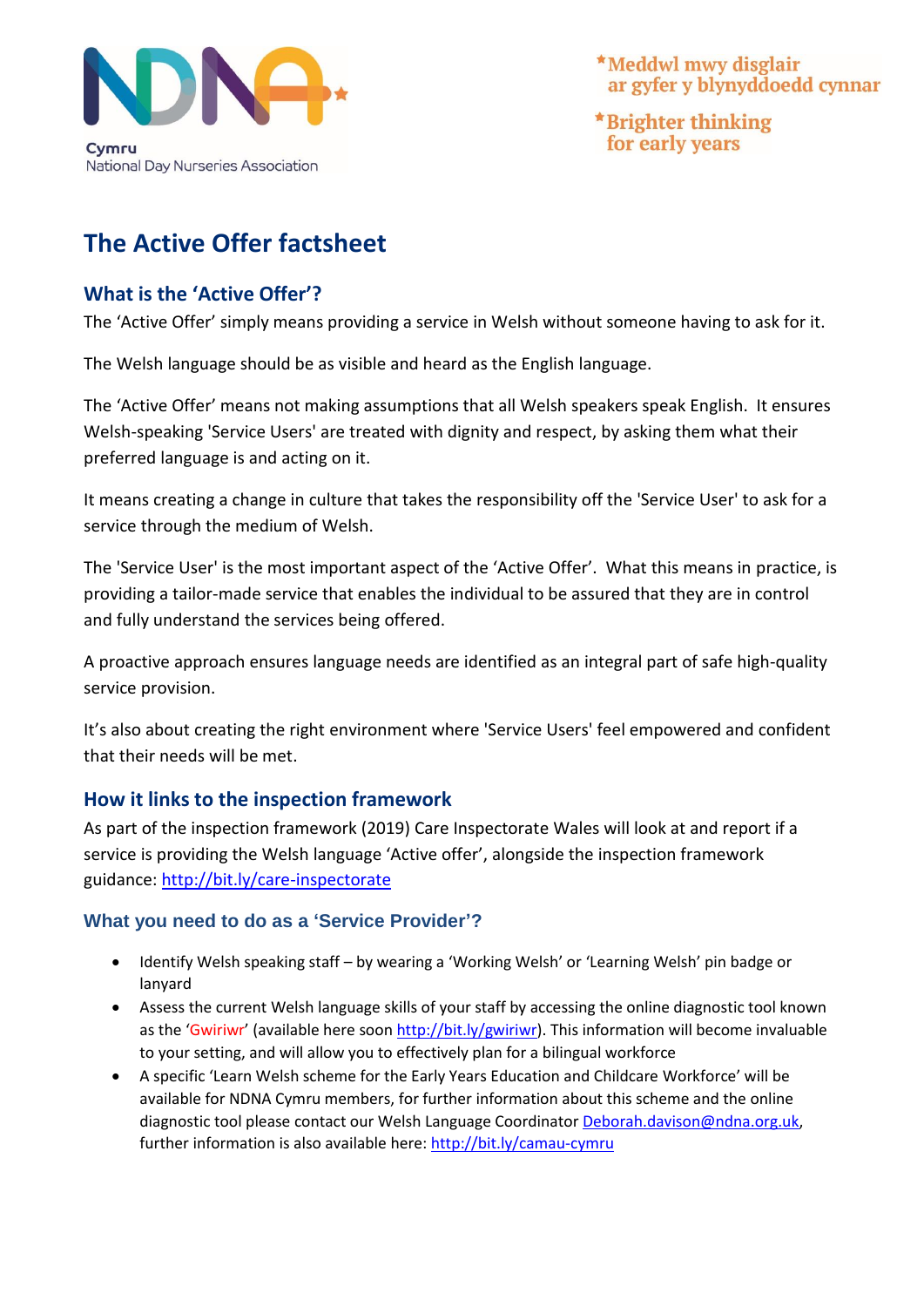- Make sure that all display signs and information that is public facing are in Welsh and English i.e. Welcome and information boards should be bilingual
- Make sure that all staff understand the importance of having bilingual menus to ensure Welsh speaking 'Service Users' are able to make an informed meal choice
- Ensure you answer the phone bilingually e.g. Bore Da NDNA Cymru / Good Morning NDNA Cymru, don't worry about not being able to continue the conversation in Welsh, any use of the Welsh language is appreciated by Welsh speakers
- Top Tip what to say: "dwi yn dysgu" "I am learning"
- Incidental Welsh; put into practice Welsh words for commands and key phrases used in the daily routine, the more children hear the more they absorb

For help with translation and accuracy from English to Welsh visit<http://termau.cymru/> and The Welsh Academy English-Welsh Dictionary Online: [www.geiriaduracademi.org](http://www.geiriaduracademi.org/)

#### **Examples**

With thanks to our members for these examples - ardderchog / brilliant!



Redbrook Day Nursery, Wrexham